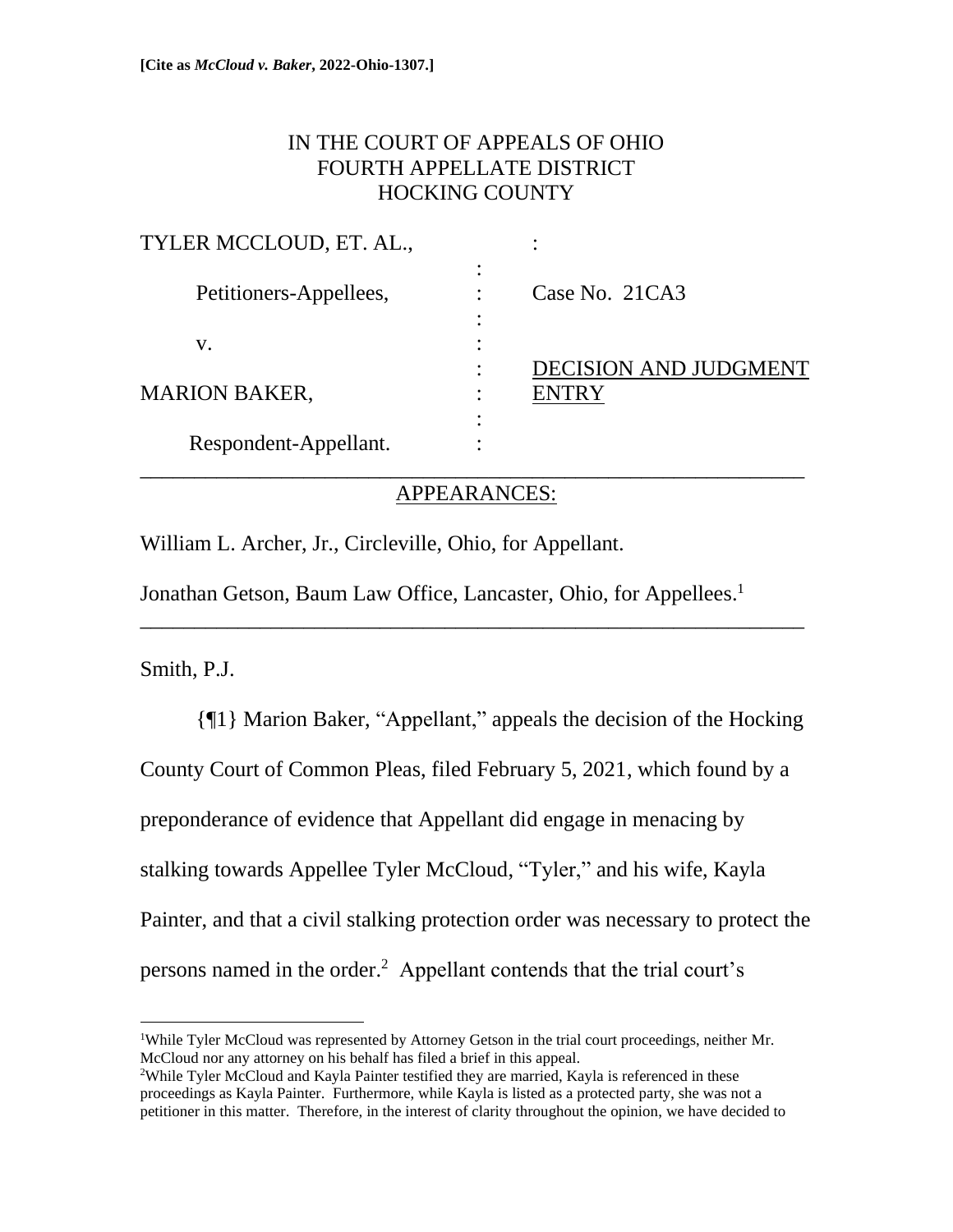decision is against the manifest weight and sufficiency of the evidence. For the reasons that follow, we find the trial court did not abuse its discretion with regard to its findings and in issuing the protection order. As such, we find no merit to Appellant's sole assignment of error and we affirm the judgment of the trial court.

#### FACTS

{¶2} Tyler McCloud and Kayla Painter reside on property Kayla purchased in 2017, which adjoins Appellant's property. The nearest public roadway is Long Run Road. Tyler and Kayla's access to Long Run Road is by means of an easement and common driveway shared by Appellant and Kayla.

{¶3} Appellant once owned Kayla's property. When Appellant originally sold the property in 2004, the deed included a provision that required the new owners to pay for one-third of all maintenance costs as to the easement.<sup>3</sup> Kayla is also subject to this provision to be responsible for costs of maintenance. The maintenance provision in Appellant's deed, which was made an exhibit to these proceedings, reads as follows:

Grantees agree to be responsible for one-third of all maintenance costs associated with the roadway over which they are acquiring an easement, as set forth in Exhibit A,

reference Tyler McCloud as "Tyler" instead of Appellee. When both are referred to we will use "McClouds."

<sup>&</sup>lt;sup>3</sup>Appellant first sold the property now owned by Kayla to Philip Estep and Annette Estep.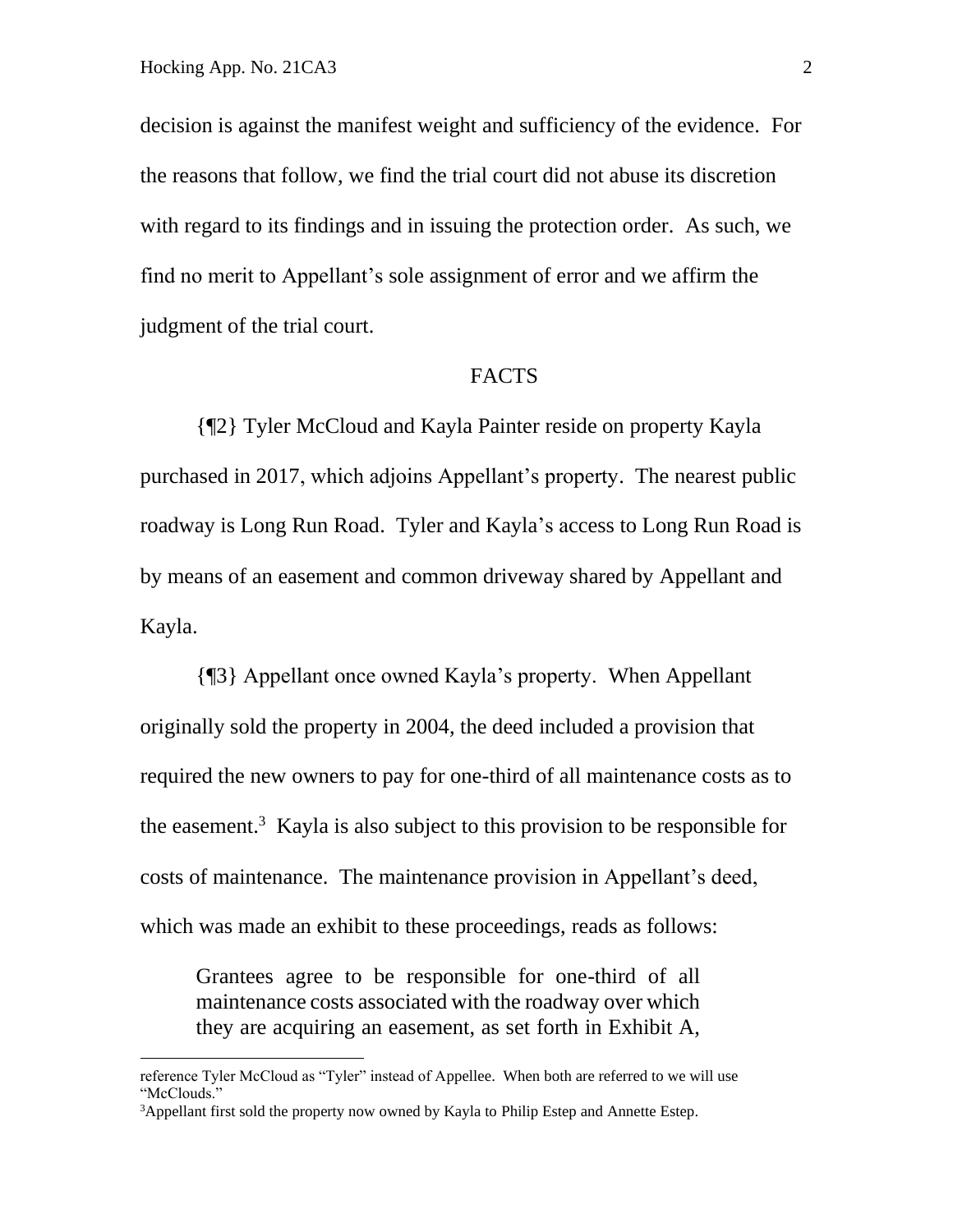including costs related to maintenance of the roadway, bridge and culverts, up to the point at which the roadway splits and becomes exclusive to the Grantees, from which point Grantees will be responsible for the entire maintenance costs related to the same.

{¶4} Sometime in early October 2020, the parties had a dispute about the costs of gravel for driveway maintenance. On October 20, 2020, Tyler brought a petition for a civil stalking protection order, which the trial court granted ex parte. Kayla was named as an additional protected party. The matter came on for full hearing on October 30, 2020 and on December 28,

2020. Appellant and Tyler both presented several witnesses whose

testimonies will be summarized herein.

{¶5} On February 5, 2021, the trial court issued a full civil stalking

protection order to be in effect until October 20, 2022. The trial court

concluded:

This Court believes that Mr. Baker's actions caused the McClouds mental distress. This Court believes that the events that caused this include: Mr. Baker riding near the common driveway in his golf cart with a shotgun; sitting in the golf cart staring at the McCloud's home; leaving the backhoe on the township right-of-way in order to obstruct the driveway; telling Mr. McCloud that he, Mr. Baker, would have his grandson or nephew "take care of" Mr. McCloud; and Mr. Baker coming too close to the McCloud home after the issuance of the ex parte order. The fact that the McClouds are scared and concerned about their safety is clear. They have put up cameras to monitor the area around their home due to the actions of Mr. Baker. This Court also believes that there is a pattern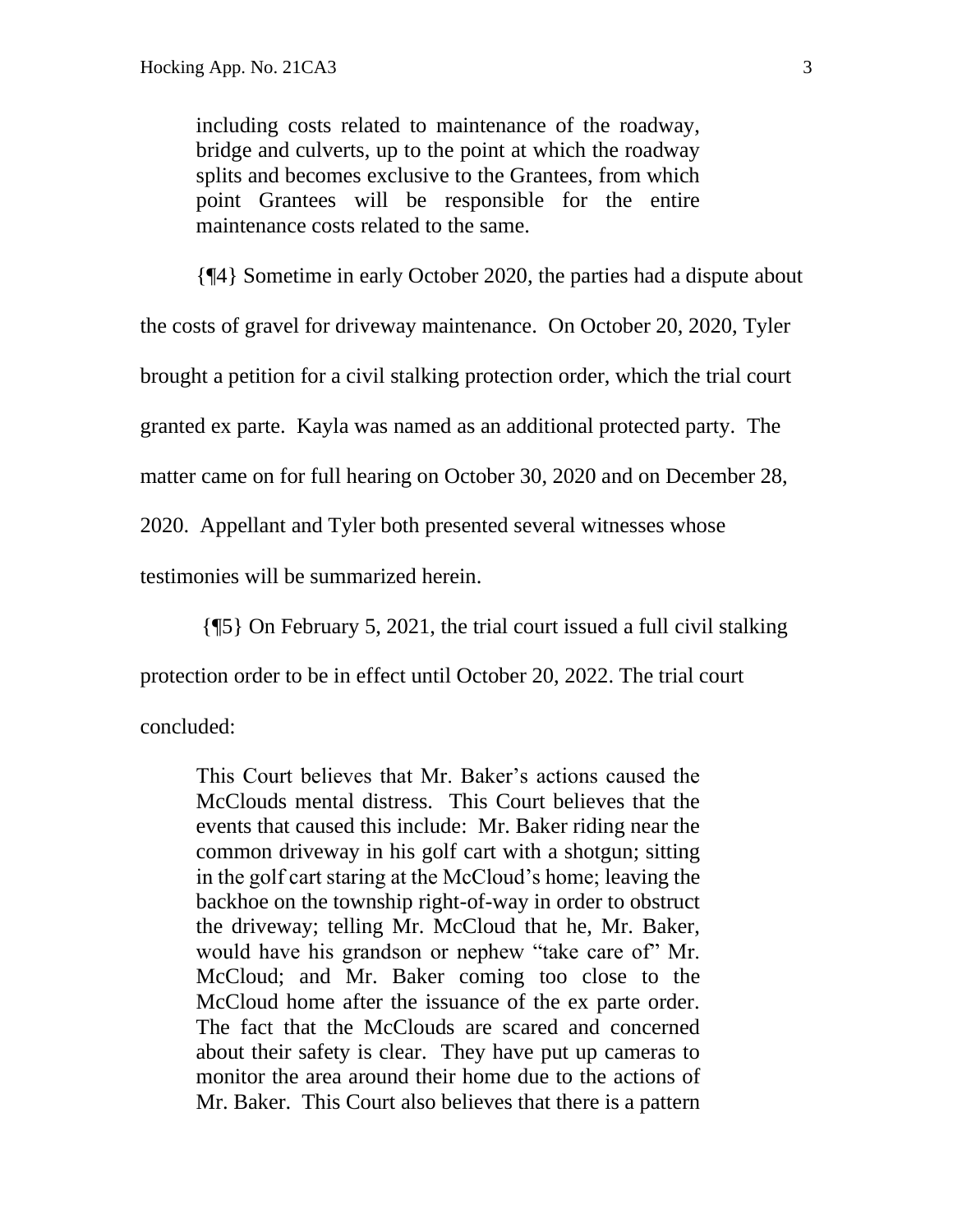of conduct. All the actions that have occurred have happened since the summer of  $2020. * * *$  This Court believes that Mr. Baker acted while he was aware that Mr. and Mrs. McCloud would suffer mental distress as a result of his actions.

{¶6} This timely appeal followed. Where necessary, additional

pertinent facts are set forth below.

#### ASSIGNMENT OF ERROR

## I. THE TRIAL COURT'S DECISION FINDING THAT APPELLANT ENGAGED IN A PATTERN OF CONDUCT THAT CONSTITUTED MENACING BY STALKING IS AGAINST THE MANIFEST WEIGHT AND SUFFICIENCY OF THE EVIDENCE.

#### A. STANDARD OF REVIEW

{¶7} Because the decision on whether to grant a civil protection

order is within the trial court's sound discretion, we will not reverse it absent an abuse of that discretion. *See McNaughton v. Cochenour,* 4th Dist. Hocking No. 155CA3479, 2015-Ohio-4648, at ¶ 17; *McKinley v. Kuhn,* 4th Dist. Hocking App. No. 10CA5, 2011-Ohio-134, ¶¶ 12-13; *Smith v. Wunsch,* 162 Ohio App.3d 21, 2005-Ohio-3498, 832 N.E.2d 757, at ¶ 10 (4th Dist.). "The term 'abuse of discretion' \* \* \* implies that the court's attitude is unreasonable, arbitrary or unconscionable.' " *Blakemore v. Blakemore*, 5 Ohio St.3d 217, 219, 450 N.E.2d 1140 (1983). A trial court abuses its discretion when it has taken "a view or action that no conscientious judge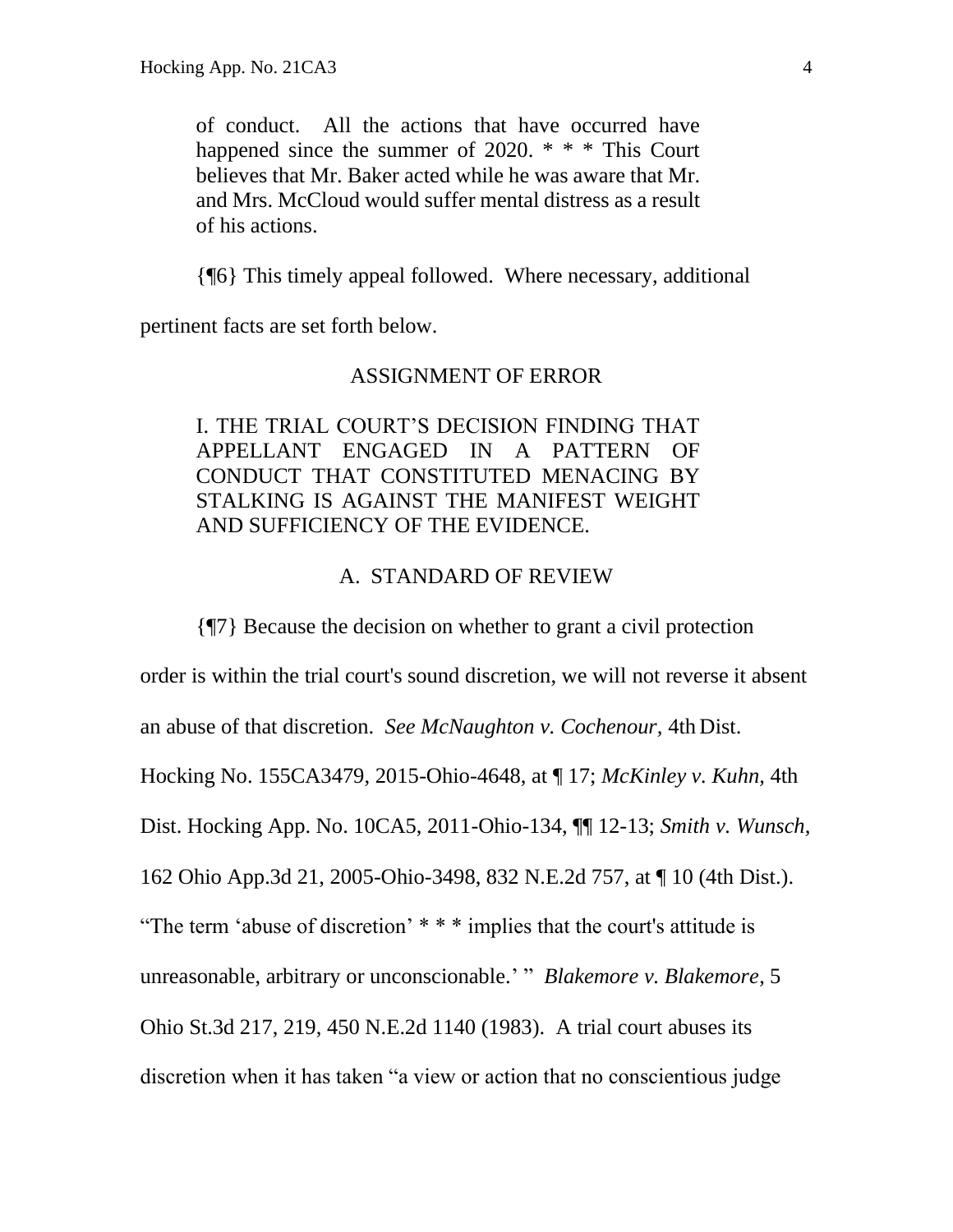could honestly have taken." *State v. Brady*, 119 Ohio St.3d 375, 2008-Ohio-4493, 894 N.E.2d 671, ¶ 23. To establish an abuse of discretion "the result must be so palpably and grossly violative of fact or logic that it evidences not the exercise of will but the perversity of will, not the exercise of judgment but the defiance of judgment, not the exercise of reason, but instead passion or bias." *Smith v. Wunsch,* 162 Ohio App.3d 21, 26, 2005- Ohio-3498, 832 N.E.2d 757, 761, ¶ 10 (4th Dist.) citing *Vaught v. Cleveland Clinic Found.,* 98 Ohio St.3d 485, 2003-Ohio-2181, 787 N.E.2d 631, ¶ 13; *Nakoff v. Fairview Gen. Hosp.,* 75 Ohio St.3d 254, 256, 662 N.E.2d 1 (1996).

{¶8} "Moreover, an 'appellate court may not simply substitute its judgment for that of the trial court so long as there is some competent, credible evidence to support the lower court findings.' " *McNaughton, supra* at ¶ 18, quoting *State ex rel. Celebrezze v. Environmental Enterprises, Inc.,* 53 Ohio St.3d 147, 154, 559 N.E.2d 1335 (1990). When an appellate court reviews a trial court's judgment, it must generally defer to the factfinder's weight of the evidence and credibility determinations. *Seasons Coal Co., Inc. v. Cleveland*, 10 Ohio St.3d 77, 81, 461 N.E.2d 1273 (1984). As the Ohio Supreme Court explained in *Seasons Coal:*

A reviewing court should not reverse a decision simply because it holds a different opinion concerning the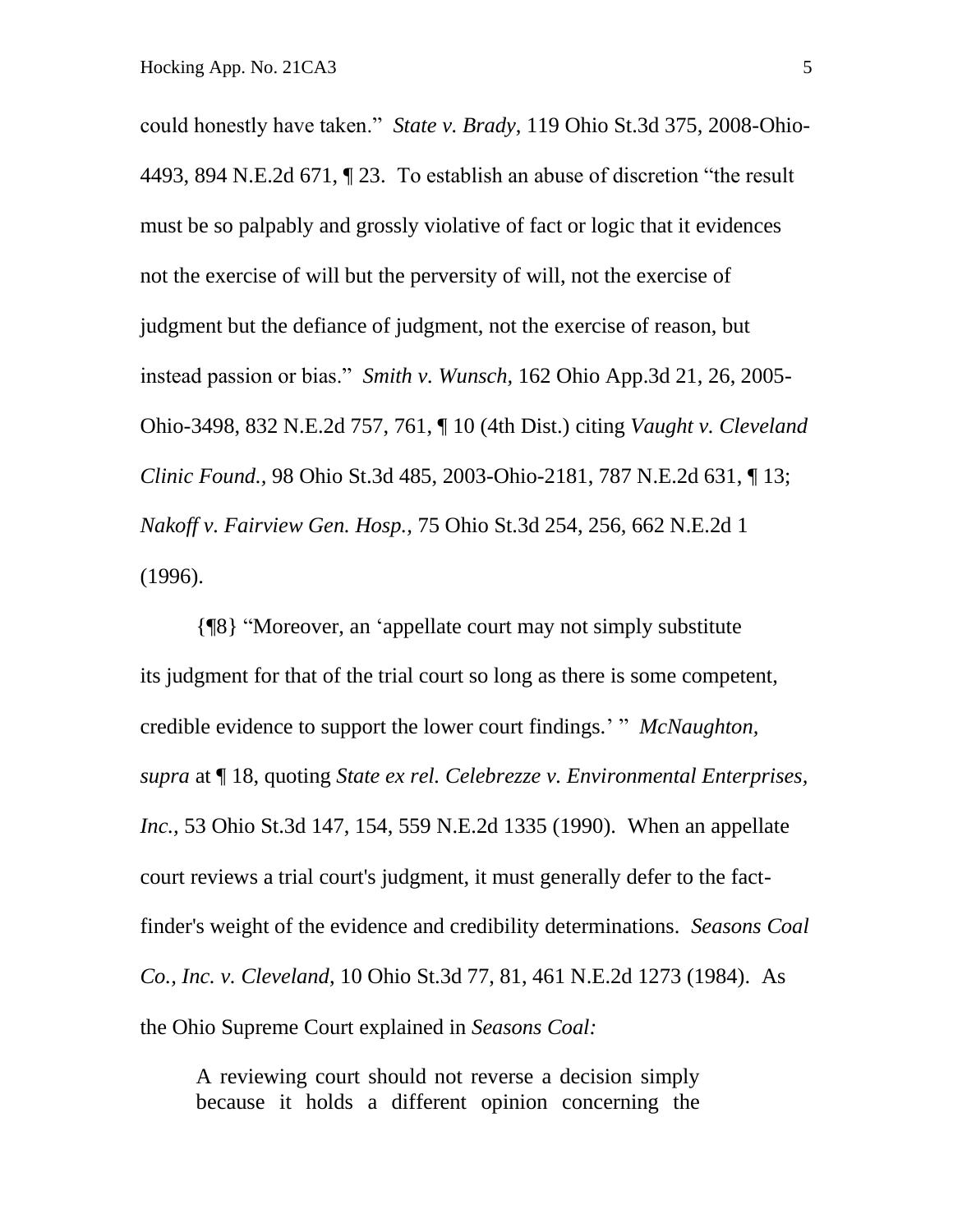credibility of the witnesses and evidence submitted before the trial court. A finding of an error in law is a legitimate ground for reversal, but a difference of opinion on credibility of witnesses and evidence is not. The determination of credibility of testimony and evidence must not be encroached upon by a reviewing tribunal, especially to the extent where the appellate court relies on unchallenged, excluded evidence in order to justify its reversal. *Id.* The trier of fact is free to believe all, part, or none of the testimony of any witness who appears before it. *McKinley v. Kuhn, at* ¶ 13.

### B. LEGAL ANALYSIS

{¶9} A petitioner must demonstrate by a preponderance of the evidence that the respondent has engaged in menacing by stalking in violation of R.C. 2903.211. *See McNaughton, supra,* at ¶ 20; *Strausser v. White,* 8th Dist. Cuyahoga App. No. 92091, 2009-Ohio-3597, ¶ 30; *Caban v. Ransome,* 7th Dist. Mahoning App. No. 08MA36, 2009-Ohio-1034, ¶ 7. The menacing by stalking statute, R.C. 2903.211(A)(1), provides: "No person by engaging in a pattern of conduct shall knowingly cause another person to believe that the offender will cause physical harm to the other person or cause mental distress to the other person."

1. Did the evidence demonstrate a pattern of conduct?

{¶10} Appellant first asserts that the trial court's decision is not supported by the evidence in that Appellant did not engage in a pattern of conduct. In discussing the testimony of the witnesses, Appellant contends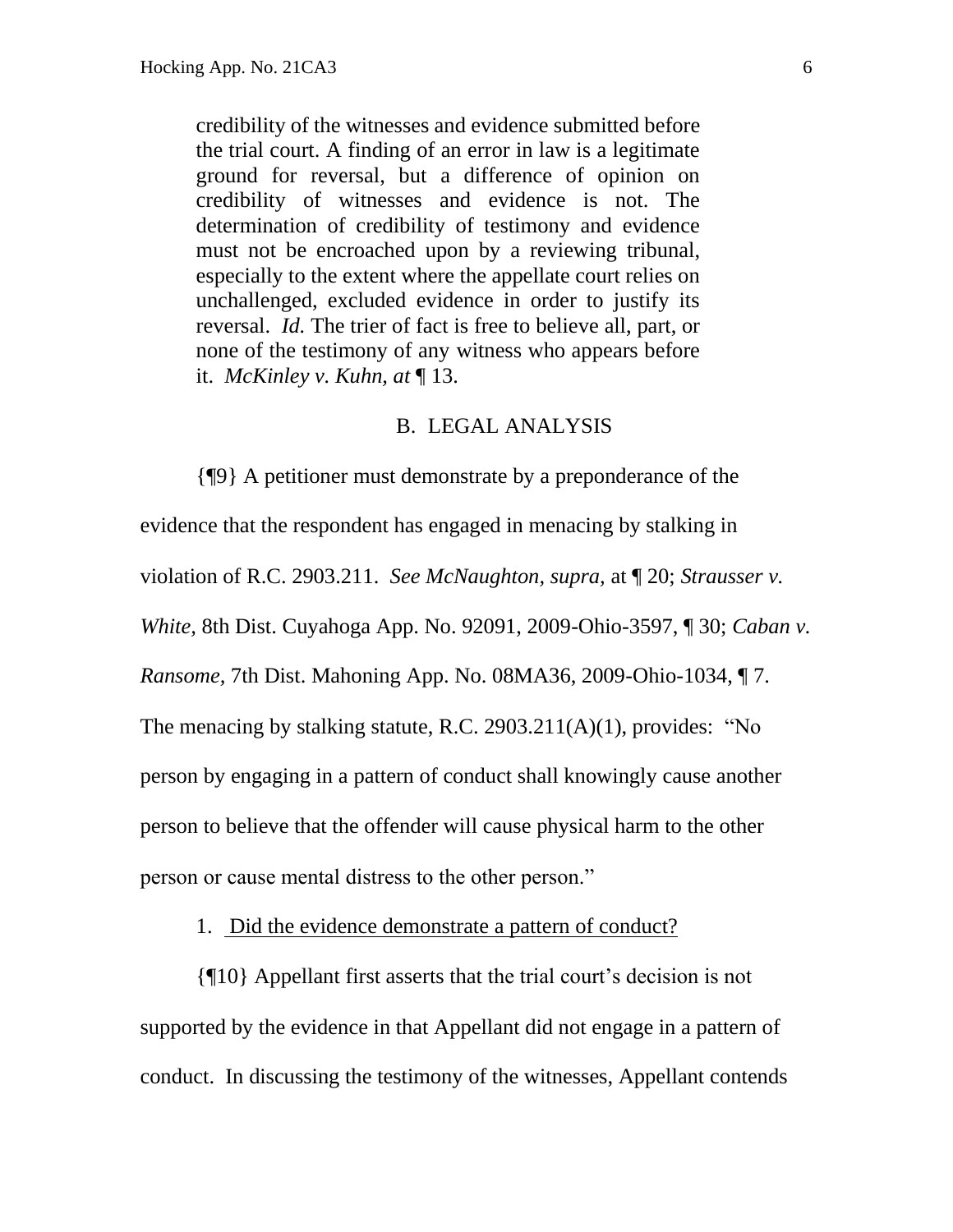that Tyler testified to only one incident, and that there was no testimony on any dates when any of the events occurred.

{¶11} Tyler first presented the testimony of Robert Smith, a township trustee. Appellant had a backhoe sitting in the township's right of way for about 5 weeks. Mr. Smith testified that the backhoe situation occurred six months to a year prior. Mr. Smith testified Appellant's claimed reason for placing the backhoe there was to keep people from turning right out of his driveway. Mr. Smith and another trustee contacted Appellant and asked him to remove it. Mr. Smith later told Appellant he was going to be arrested and he finally moved the equipment.

{¶12} Kim Kougher next testified she had rented some land from Appellant. She was also familiar with the McClouds. Kougher admitted she had not witnessed any interactions between the parties. The substance of her testimony was that the piece of equipment was "almost blocking" the driveway and created a "dangerous situation."

{¶13} Lastly, Kayla Painter testified that she is married to Tyler McCloud. She testified that when they first moved into their home, the relationship with Appellant was "really good" the first 18 months to two years. Kayla testified the relationship started to change when her mother moved in with them on Long Run Road. She testified a creek runs through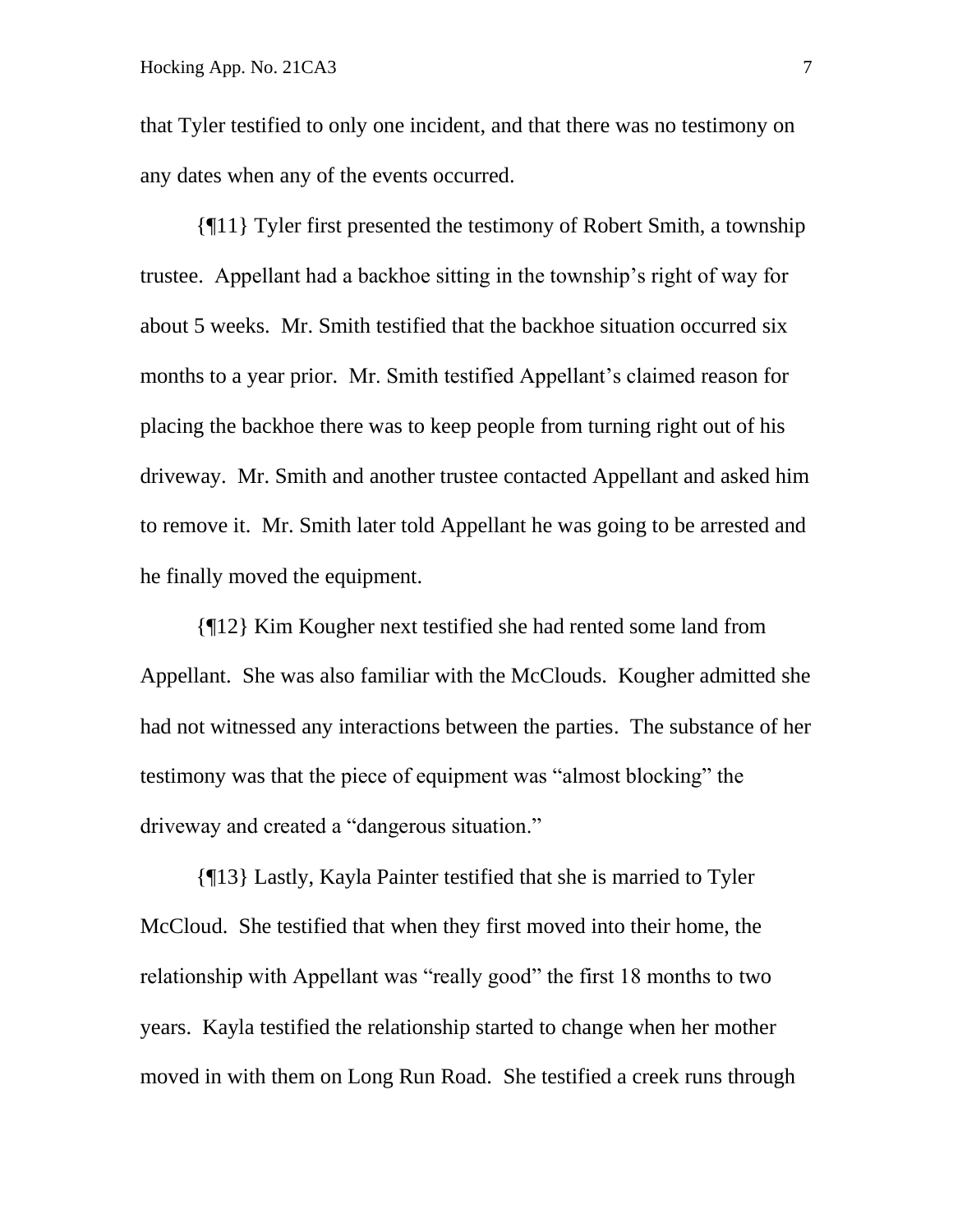the properties. Kayla, her mother, and Kayla's brother, age seven, were in the creek when they noticed trash floating down the creek. Kayla saw a mattress, broken televisions, tires and "a bunch of trash."

{¶14} Kayla went to talk to Appellant. Kayla testified she told Appellant she had found trash along the creek bed and asked if he needed help picking it up. According to Kayla, Appellant replied, "That's my property. Get off my property. Stay off my property. I put my trash out there so the creek does not wash away my property." Kayla continued offering to help him pick it up. Appellant then told her he liked arguing with her and Kayla "laughed it off." She told him she'd talk to him later about it if more trash kept coming.

{¶15} Kayla testified a couple of months passed. It was summer and the trash was starting to smell. They discussed the trash three more times within a four to five-month span. Finally she told him she was picking up the trash. Kayla testified "[Appellant's] whole persona started to turn." Appellant had his girlfriend Betty with him and she "got nasty" with Kayla. Appellant said "Get off my property. Stay off my property. I'll do what I want on my property. Go 'F' yourself."

{¶16} Kayla testified approximately one month later, the EPA "got called" because the smell was "horrendous" and Appellant had dumped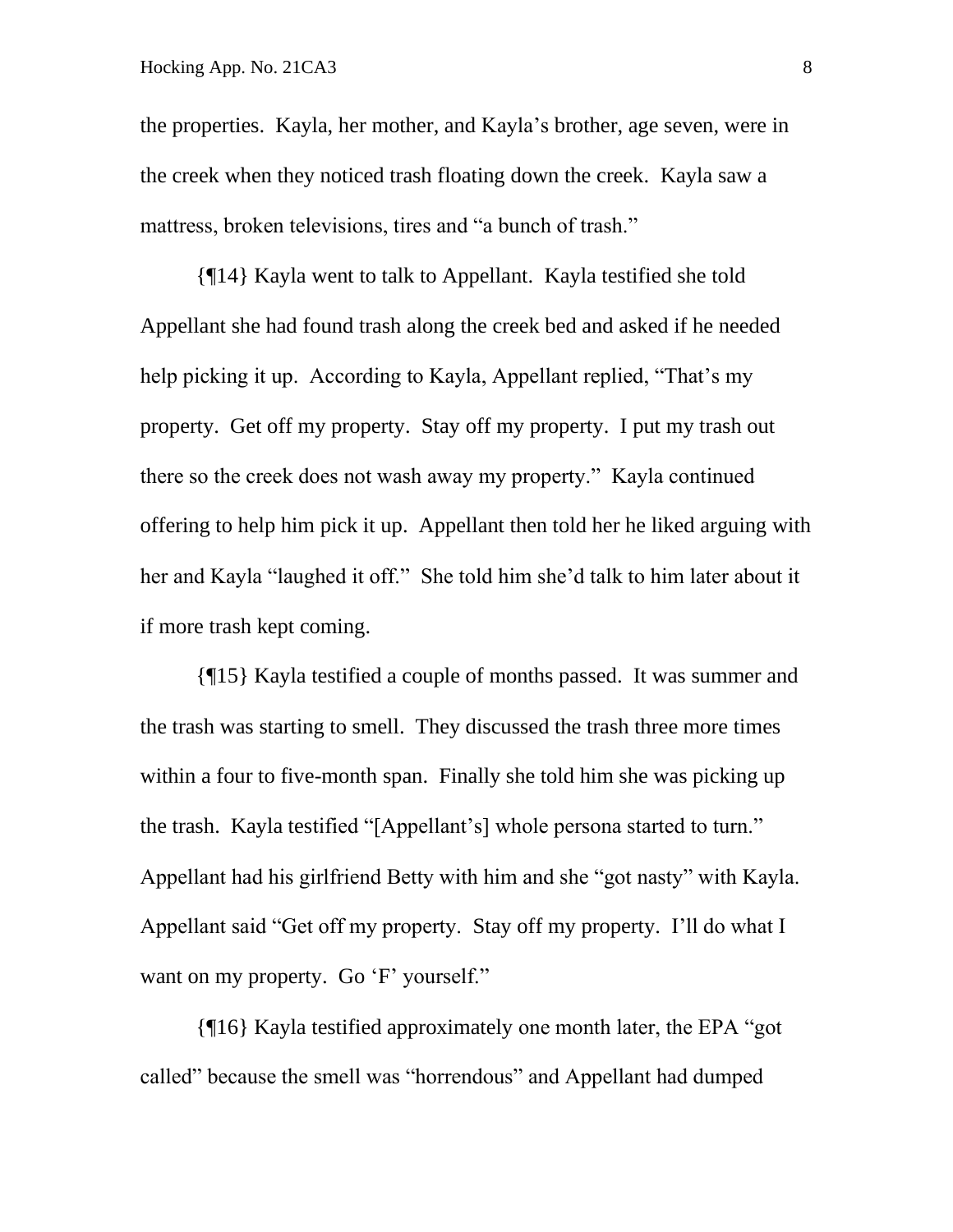more trash. Appellant was livid. He started riding his golf cart with a shotgun in the shared driveway. He was ranting and raving, calling her "stupid bitch" and "terrible neighbor."

{¶17} Kayla and Appellant had a cell phone conversation. Kayla didn't realize he could not hear well on the cell phone. Kayla thought the conversation was peaceful but Appellant misconstrued it. They met in the driveway later and Appellant openly admitted he had hearing issues. She told him he misunderstood. He apologized and things were relatively friendly. However, Appellant continued to "rant and rage over the cell conversation that never actually happened."

{¶18} Kayla testified to other incidents. She testified Appellant physically threatened Tyler. She confronted Appellant. According to Kayla, Appellant started laughing and said, "Yeah, I said that. I'm sorry. I was just heated over gravel." Appellant also said it "won't happen again."

{¶19} Kayla testified since they had gotten the ex parte order on October 14, 2020, relations had been peaceful. Prior to that, Kayla and her son were coming home on the driveway when Appellant started running on his back deck. He had his cane in his hand and was yelling and screaming at her. Kayla paused for a minute because she thought he needed help. Then she realized he was cursing at her so she kept driving.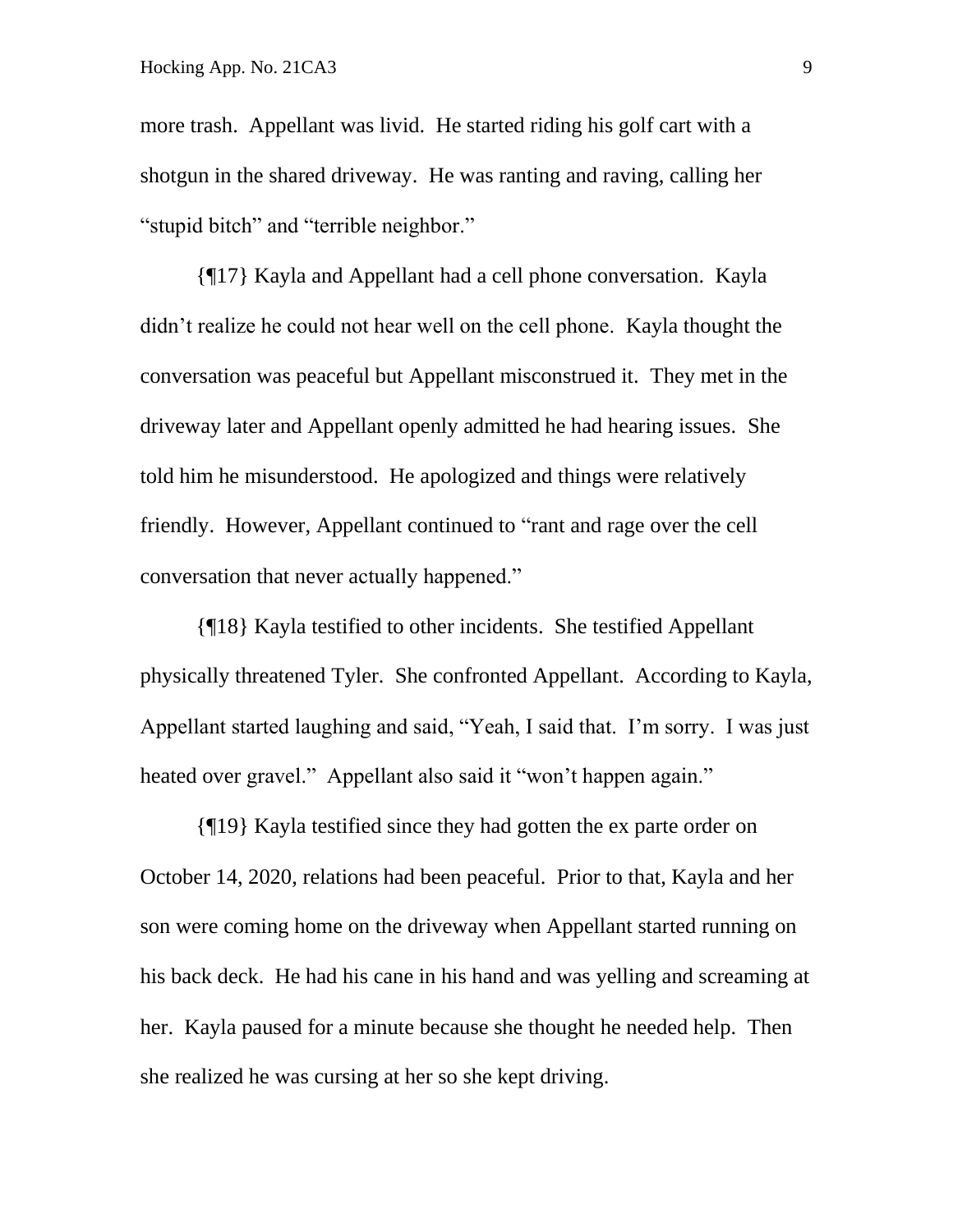{¶20} Kayla testified Appellant continues to sit in his golf cart on the other side of the creek and stare at her home. He did it once or twice a week and then he will "smirk" and drive the golf cart back to his house. A couple of hours later he will do the same thing again. Kayla testified it made her feel uncomfortable. Four times he would drive up to their bedroom and honk his horn at odd hours.

{¶21} Kayla testified nothing happened until after the EPA was called. Appellant told her he was going to "make her life a living hell" so they will sell their house. Appellant told her he put the tractor at the property line so she couldn't turn right.

{¶22} On cross-examination, Kayla admitted Appellant was sitting in the golf cart on his own property. She admitted there is a dispute over the driveway. Kayla admitted she is required to share costs, but she testified Appellant had gravel placed and then demanded reimbursement. Kayla denied receiving a letter on October 14th asking for reimbursement for the driveway.

{¶23} On re-direct Kayla testified she saw Appellant in his golf cart with a shotgun on the property line multiple times. She has videos prior to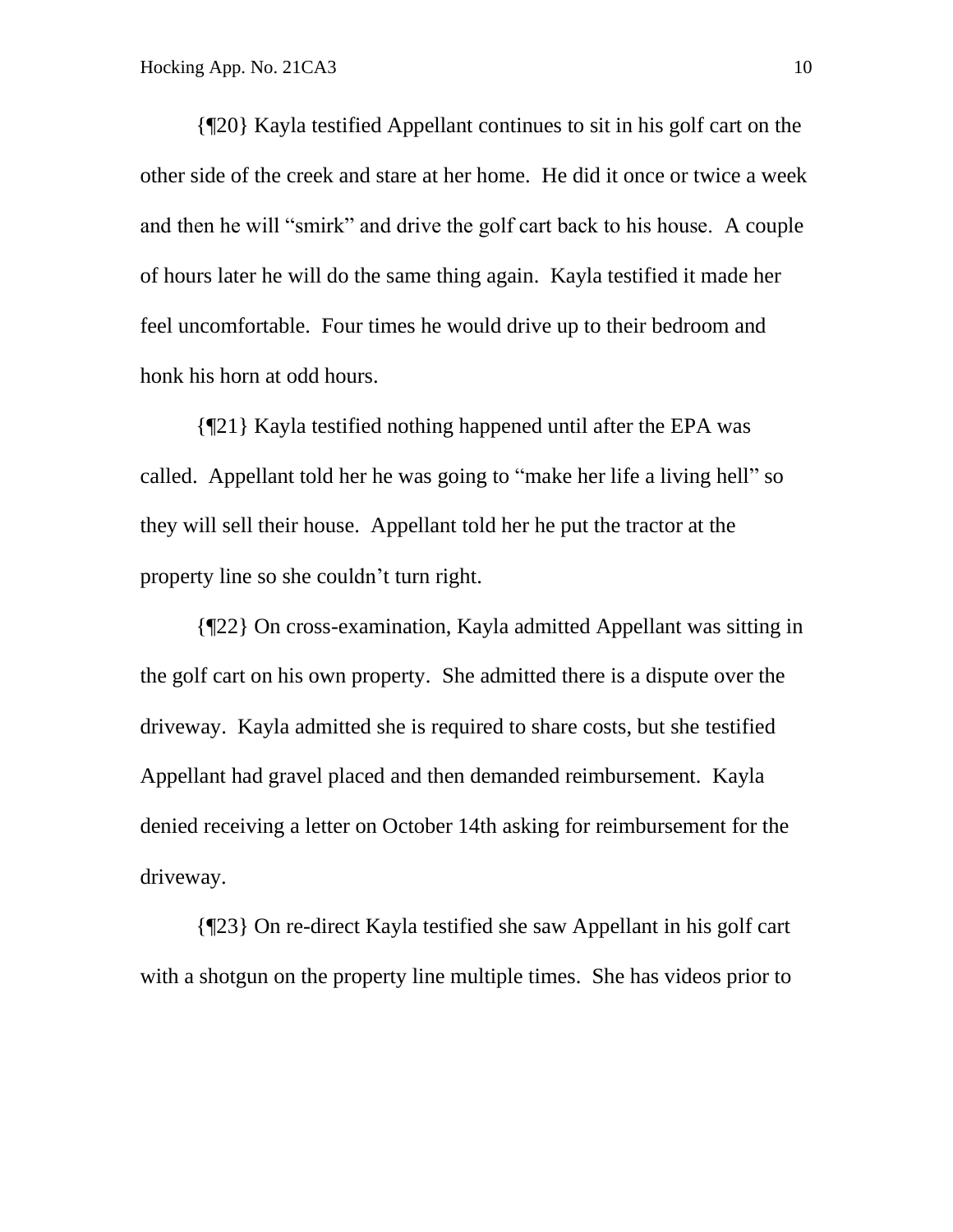October 14th where they have discussed the driveway.<sup>4</sup> There is also a third party responsible for maintenance. Kayla testified:

[Appellant said] I can control you this way. I can see when you come and go. I can see who you have at your house. I can see everything. \* \* \* He got livid and - - livid. I'll say directly he said screw you. I'm not doing that. You owe me money and I'll get my money one way or the other. Get the F off my property. And that was the last time I've ever talked to him regarding the stupid gravel.

{¶24} On re-cross, Kayla admitted officers came to the property twice

and did not do a report. She testified it is a coincidence that Tyler filed the

protection order six days after receiving the letter.

{¶25} The proceedings were continued to December 28, 2020. On

that date, Tyler McCloud testified he resides with Kayla on the property but

he is not a co-owner. He is aware that Kayla is obligated to pay for gravel.

Appellant and Kayla had a dispute over an easement Kayla wished to buy in

2018, but Appellant was unreasonable.

[O]ne time we went over to discuss and reason with him about gravel and he wanted the money and I told him I'd get it to him and - - because we were a little tight. And he said, well, if I don't have it I'm going to bring over my grandson or my nephew and I'm going to have them take care of you.

{¶26} Tyler testified he had witnessed Appellant with his gun

<sup>4</sup>While these videos were not allowed into evidence, her testimony indicates the threatening incidents occurred prior to October 14, 2020, the day they filed for the ex parte order.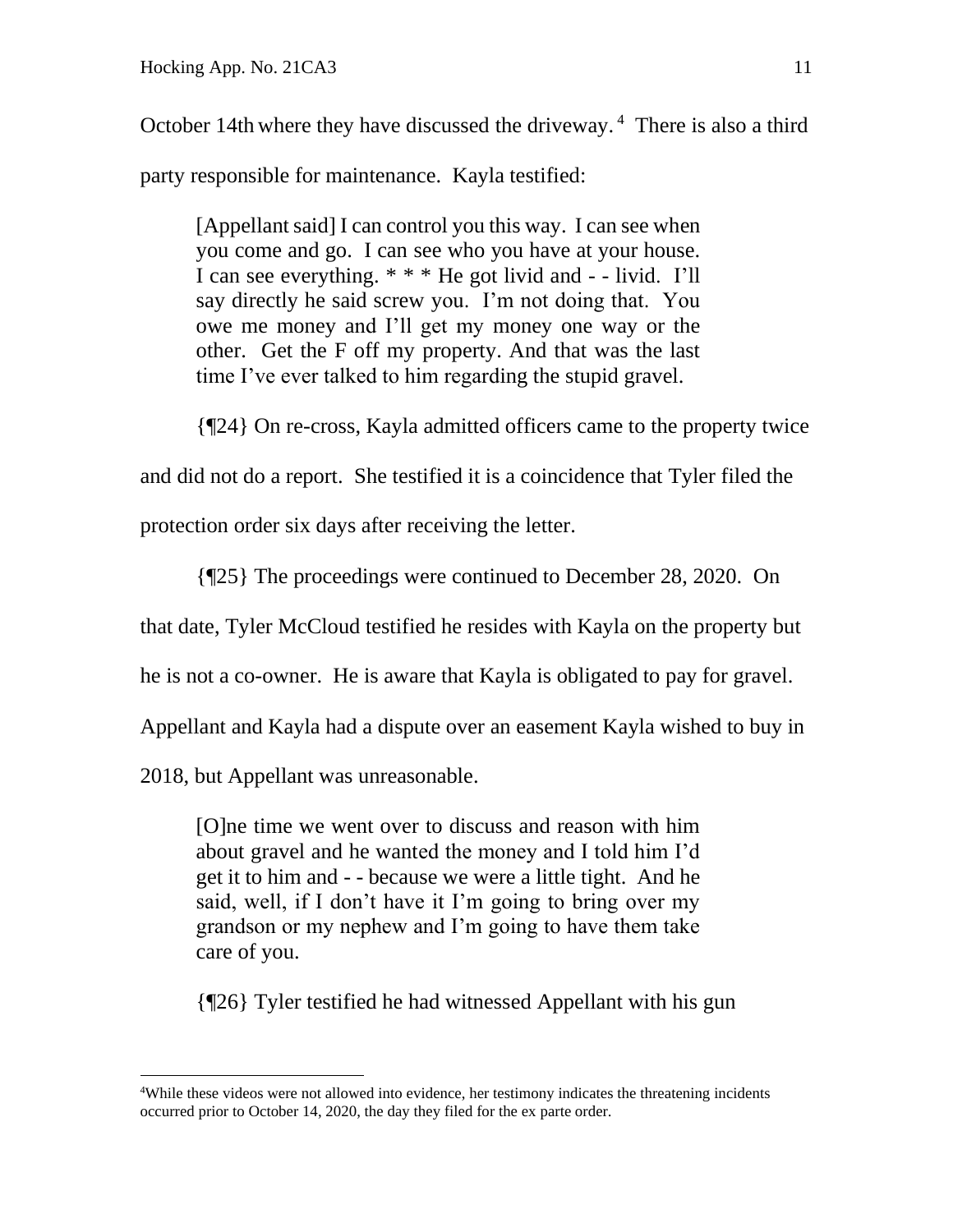in the golf cart on the property line once. Based on these incidents, Tyler believed he was being threatened. He has put up cameras on his driveway and house. There have been no incidents since he installed the cameras. Tyler filed for the civil protection order on October 20, 2020. Appellant has been within 500 feet of the house, as against the order, multiple times.

{¶27} At the close of Tyler's case, Petitioner's Exhibits A-D were admitted into evidence. Exhibit A is an aerial view of the adjoining properties from the Hocking County Engineer's office. Exhibit B is the deed from the Esteps to Kayla Painter's property. Exhibit C is the deed from Appellant to the Esteps, with the clause regarding the road maintenance agreement. Exhibit D is a collection letter to Tyler from Attorney Stephen Proctor and on behalf of Appellant for collection of money for gravel.

{¶28} Appellant then presented his witnesses. David Hume testified he resides on Long Run Road and is familiar with Appellant and his property. He visits Appellant four to five times a week. Mr. Hume testified a tractor was parked at the end of Appellant's driveway but it wasn't blocking the entrance and did not prevent him from exiting. Hume testified he had never witnessed Appellant threatening the McClouds, but on crossexamination admitted he had not been present when the McClouds and Appellant were together.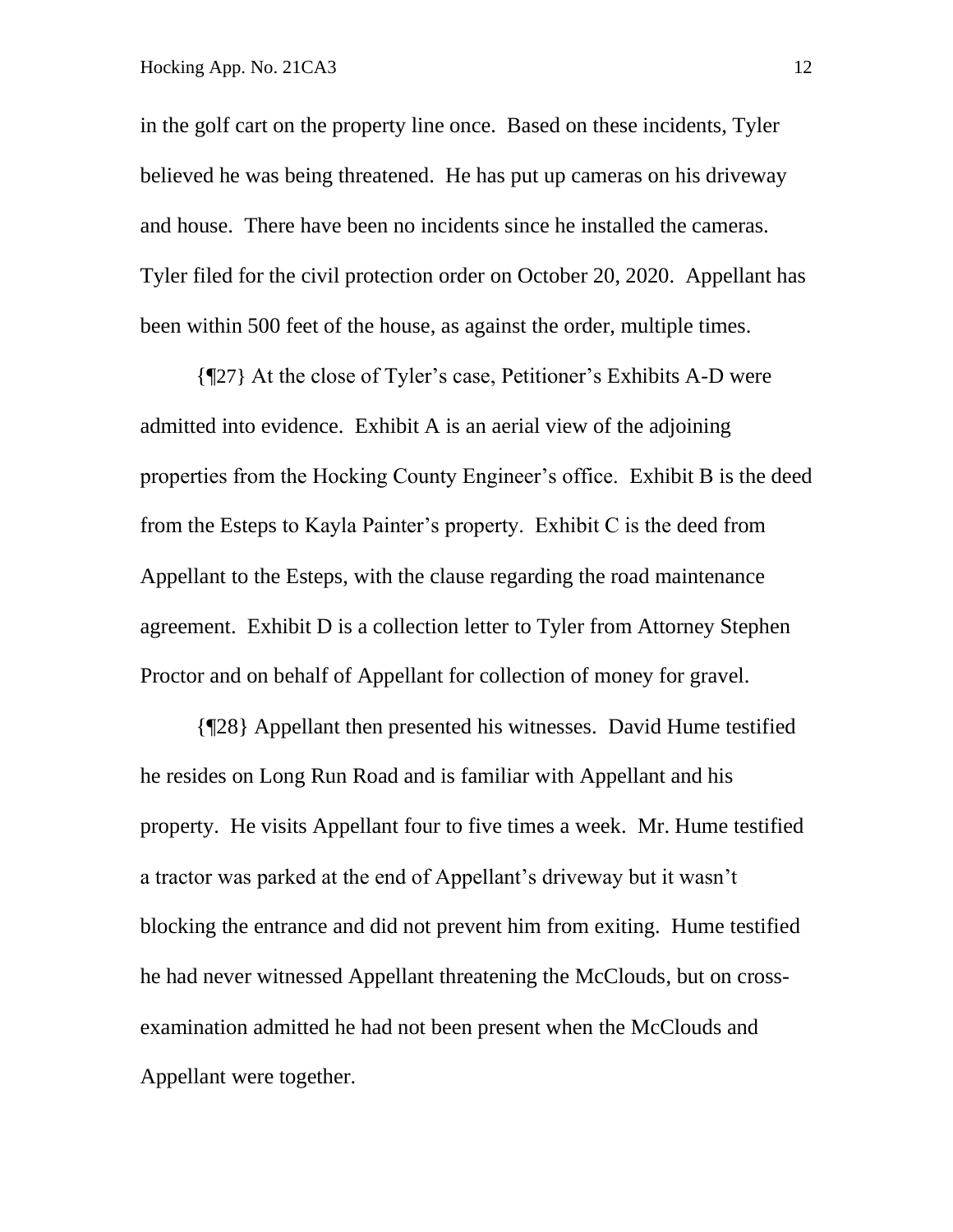{¶29} Betty Howell testified she has been dating Appellant for four and a half years. She resides in Columbus, Ohio. She comes to Appellant's home every other weekend. She witnessed one conversation a couple of years prior:

We went over to their house to talk about the easement. And the price Marion wanted, Kayla said no, that it was too much money. I think he said 15 or 18,000 for a couple of acres. And then Marion said, well, I'll tell you what I'll do. I'll trade you easements from the south easement to the north easement, which would go right directly into their house, for the easement on the south side of their house. And well, Kayla jumped up and said no. She didn't want to trade easements.

{¶30} Ms. Howell testified she had never witnessed Appellant

threatening the McClouds and that he was "about the gentlest person I've ever seen." She denied seeing Appellant drive his golf cart with a shotgun to the edge of the McClouds property. On cross-examination, Ms. Howell admitted she would not know what goes on between the neighbors during the weekdays.

{¶31} Finally, Appellant testified he resides on Long Run Road, was 77 years old, and had never been convicted of a crime. He testified there was a dispute with Kayla about purchase of an easement. There was also a dispute about the division of costs for gravel on the shared driveway. Appellant testified: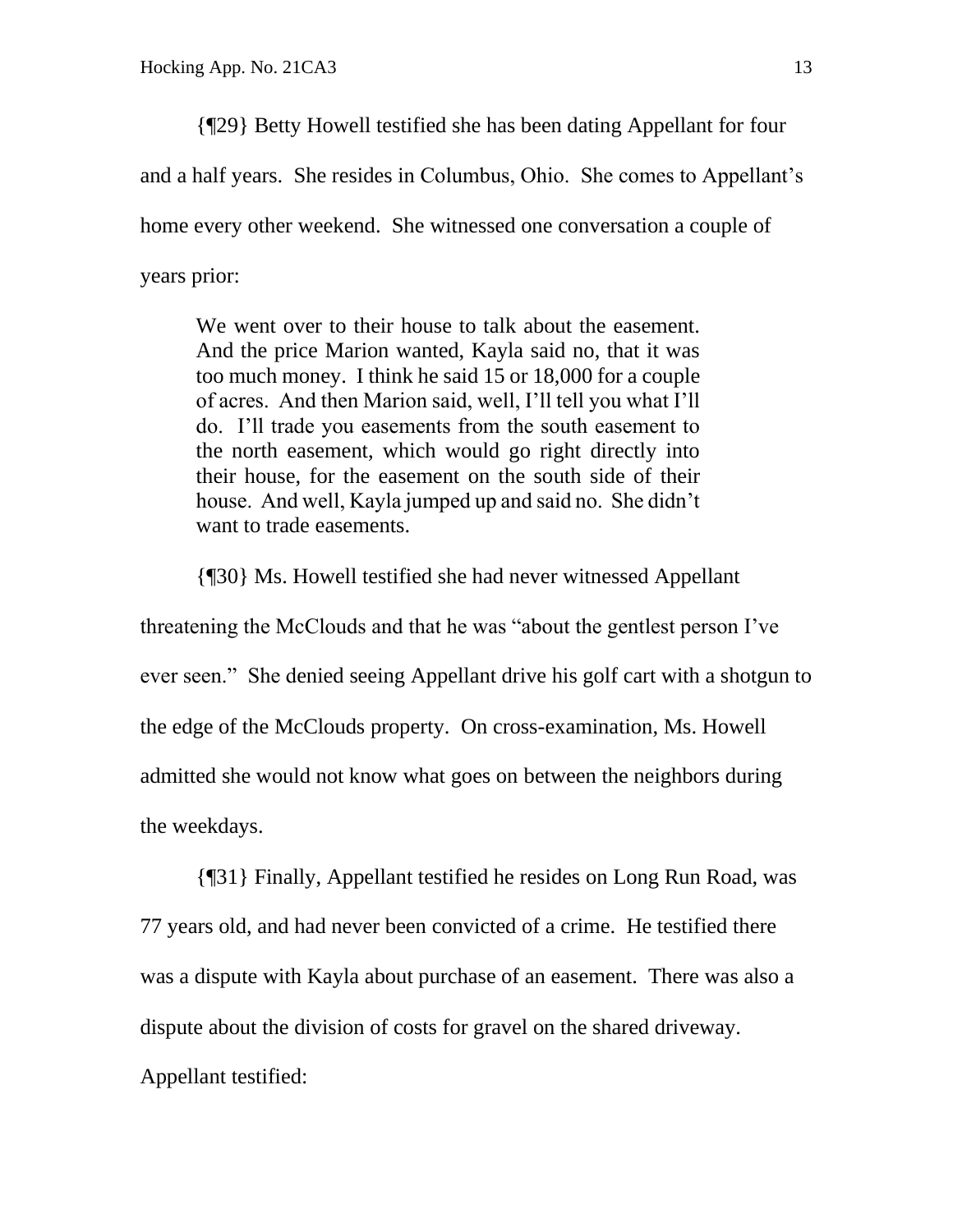Yeah, they just didn't pay. I took prices over there and put it on their door. The only time I went over there it wasn't to [cross] the property, it was to collect my money that they owed for that gravel.

{¶32} Appellant denied threatening the McClouds or telling them that he'd bring somebody to "take care of them." He testified he told them that "if I come over there any more, I'm bringing somebody with me so I would have a witness so they couldn't misarrange my wording as to what took place."

{¶33} Appellant identified Exhibit D, the collection letter, and testified it was totally ignored.

{¶34} Appellant explained that he took his tractor to the end of his driveway to move a big rock. The tractor was on his property the entire time and was not blocking their easement. Appellant also testified that he asked them not to run across his property because it "caused a lot of washout." There is no driveway now because of the erosion.

{¶35} Appellant testified after they had problems, Kayla chose to call the health department. The health department inspected, found no problems, and did not cite Appellant. Appellant denied threatening the McClouds or threatening to kill their dog. He also denied going to the property line with a shotgun and watching them. On cross-examination, Appellant admitted the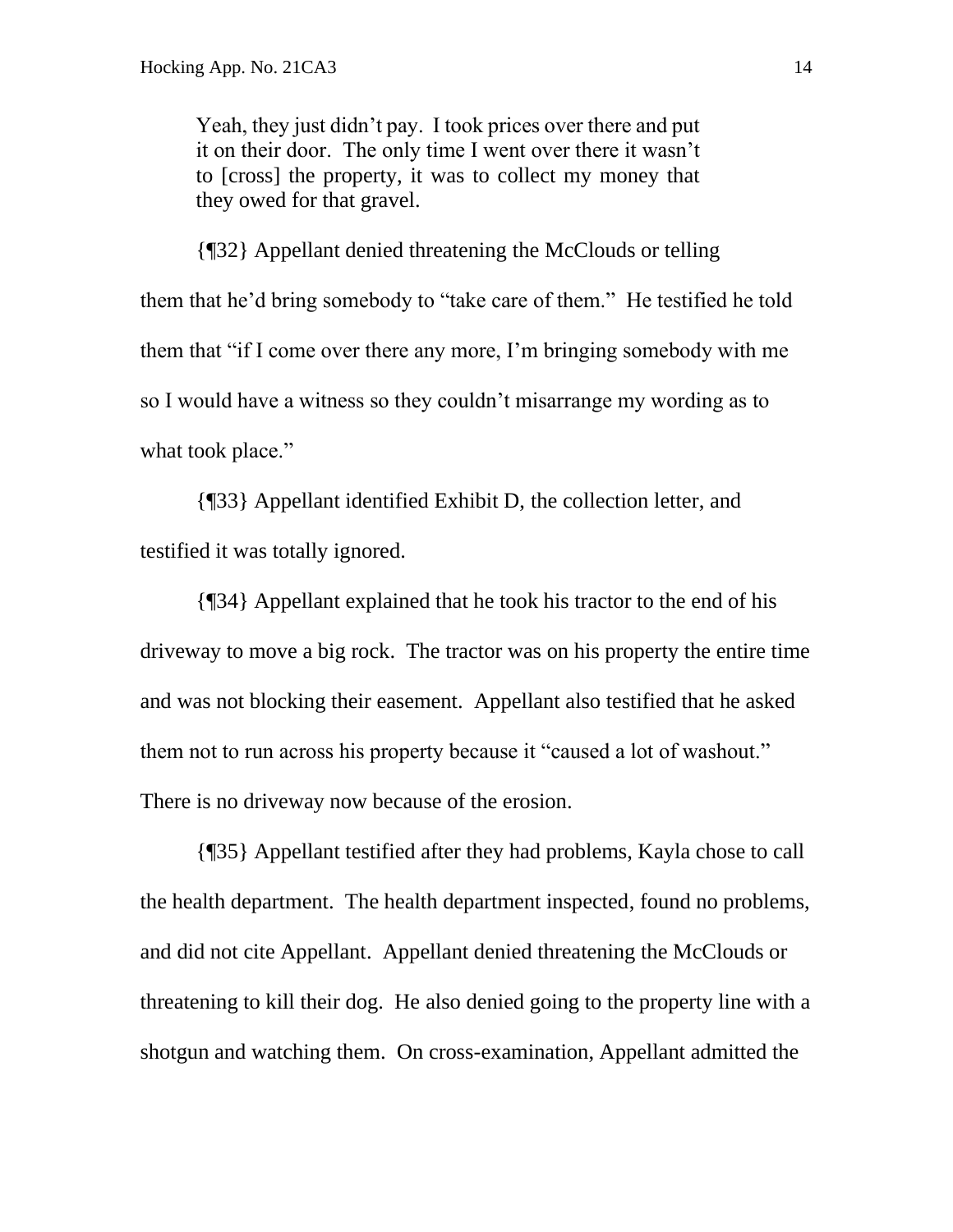trustees helped him move the equipment but was adamant that the shared driveway was never blocked at any time.

{¶36} Based on the foregoing, we find the trial court did not abuse its discretion in finding a pattern of conduct existed. The trial court found a pattern of conduct existed because all the menacing incidents had occurred since the summer of 2020. Mr. Smith the trustee testified that the backhoe situation had occurred within the last six months to a year, which would have been, at the time of the October hearing, would have been at least May of 2020.<sup>5</sup>

{¶37} The trial court cited the events that Tyler and Kayla testified to, such as Appellant's riding near the common driveway in his golf cart with a shotgun; sitting in the golf cart staring at the McClouds' home; leaving the backhoe in the right of way; telling Tyler he would have someone "take care of" him; and coming close to the McCloud home even after a protection order was in place. These events demonstrate a pattern of conduct.

{¶38} While this court may have made different credibility determinations and findings, the trial court was in the best position to draw the ultimate conclusions. The trial court apparently found Tyler and Kayla's

 ${}^{5}$ Kayla purchased her property in June 2017. She testified their relationship with Appellant was good until 18 months to 2 years later, which would put the time at June 2019 when the problems began with her complaints of the trash in the creek. She further testified that the events unfolded in the months following that discovery, which would have continued into early 2020.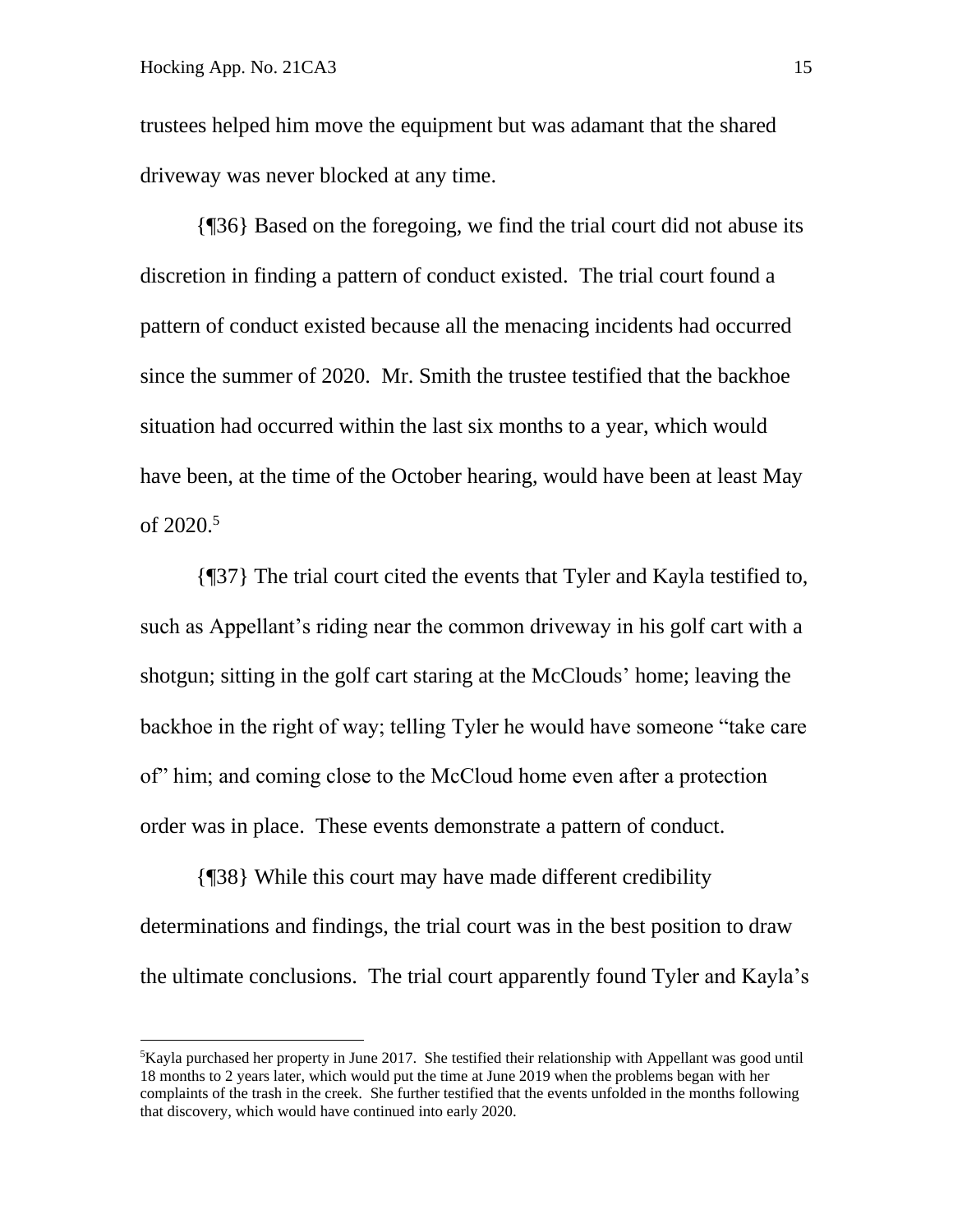testimony regarding Appellant's menacing actions to be more credible than Appellant's version of the events. We will not second-guess the trial court's findings and determinations.

### 2. Did the evidence demonstrate Tyler suffered mental distress?

{¶39} Appellant also asserts that Appellee did not suffer mental distress as defined by R.C. 2903.211(D)(2). Appellant contends that there was no description of any mental distress by Tyler and Kayla. Tyler simply responded affirmatively to a leading question that he "felt threatened." Again, we disagree with Appellant and find the trial court did not abuse its discretion in finding that Tyler suffered mental distress.

{¶40} The trial court found it to be clear that Tyler and Kayla were concerned about their safety. Both testified that they had installed cameras on their property due to Appellant's actions as the court described above. Both Tyler and Kayla responded affirmatively to the court's inquiry about mental distress. Kayla responded affirmatively that Appellant's actions made her feel uncomfortable. Again, the trial court found them to be credible witnesses. The trial court concluded that Appellant acted in a manner that he would have been aware that his actions would have caused Tyler and Kayla mental distress. Again, while we may have found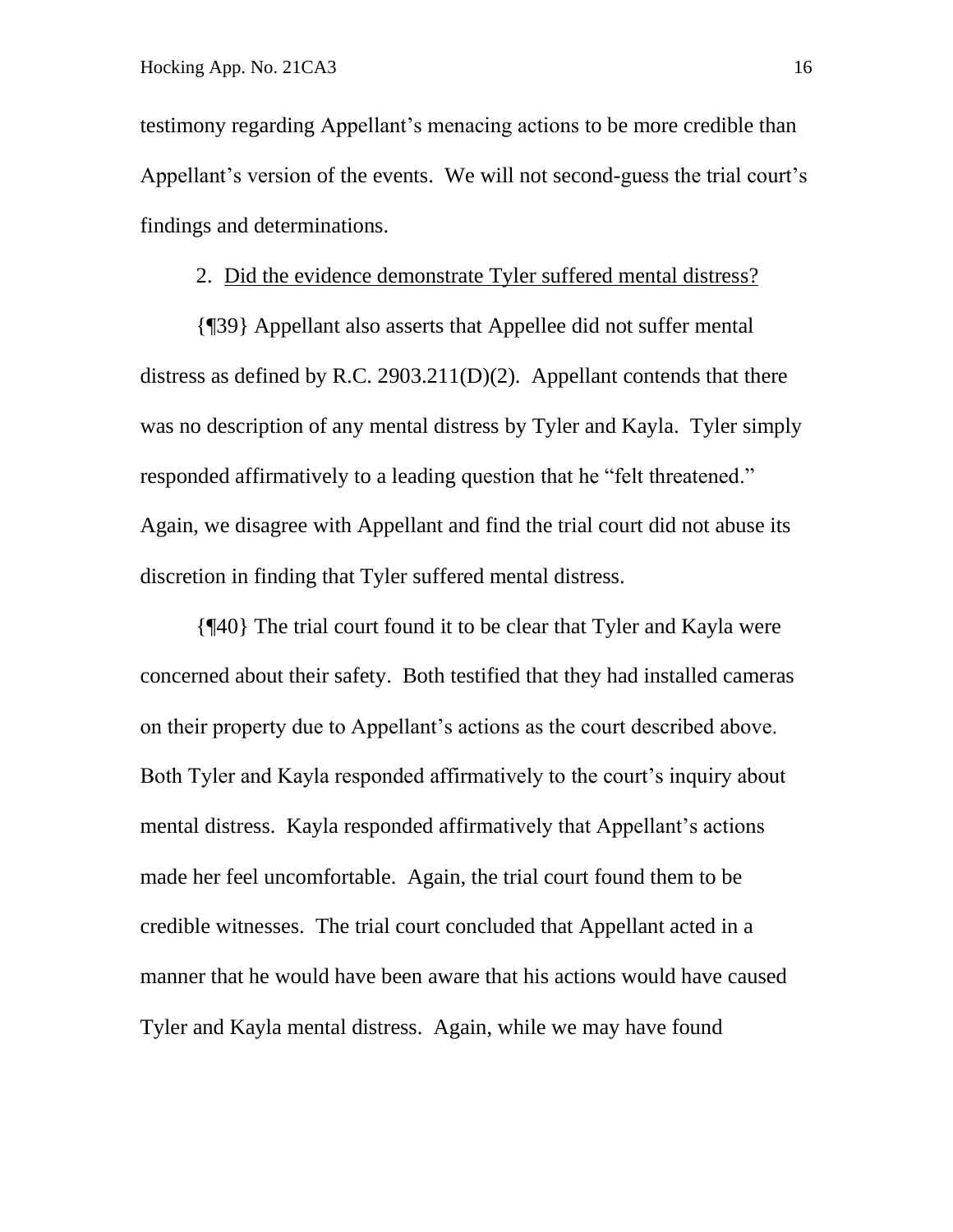differently, the trial court was in the best position to determine credibility and we will not disturb its findings.

{¶41} Based on the foregoing, we find no abuse of discretion in the trial court's decision granting Tyler's petition for a civil stalking protection order against Appellant. Consequently, we overrule the sole assignment of error and affirm the judgment of the trial court.

## **JUDGMENT AFFIRMED.**